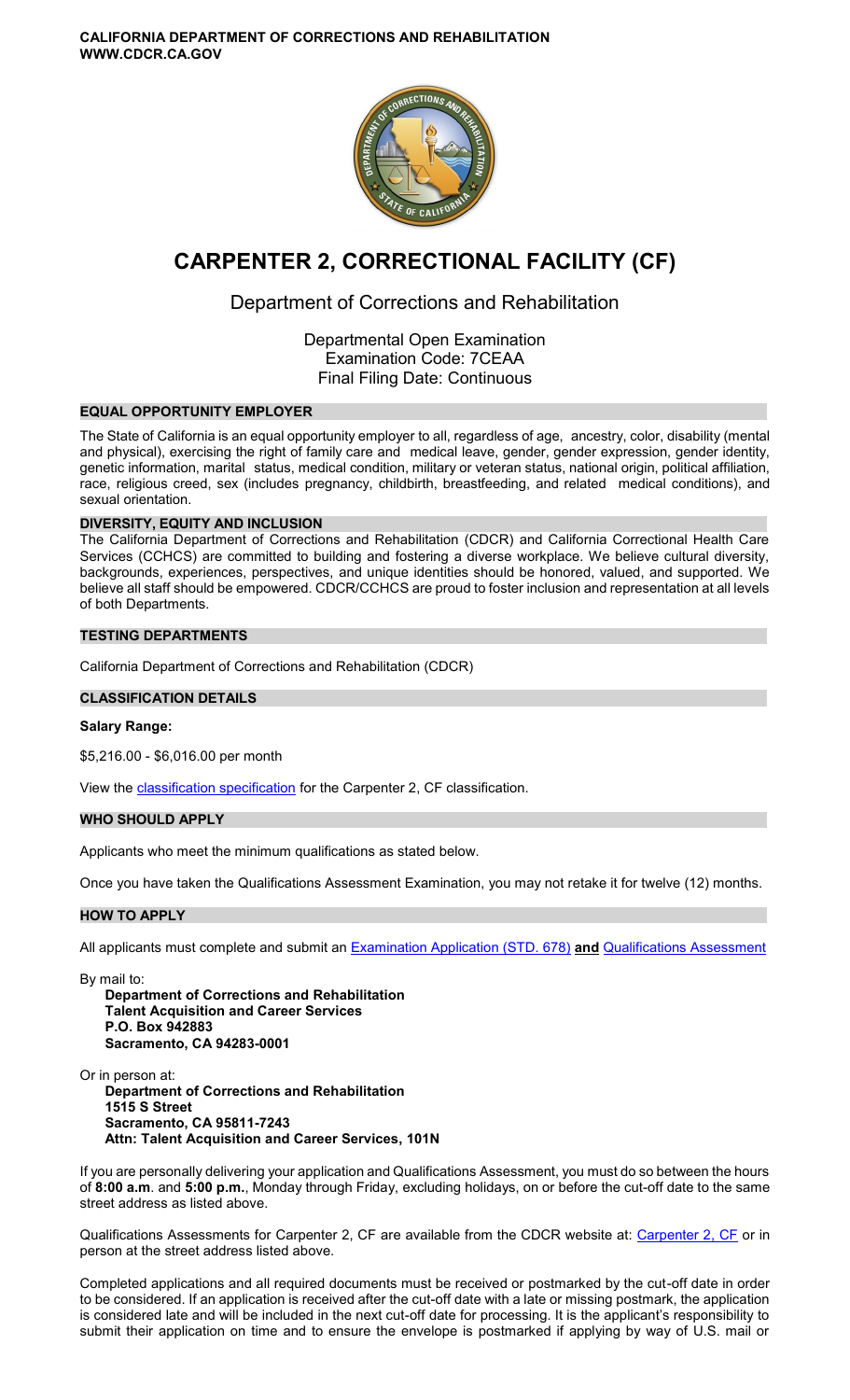#### **CARPENTER 2, CF BULLETIN RELEASE DATE: 1/20/2017**

contains proof of timely deposit with a parcel delivery or courier service. Dates printed on Mobile Bar Codes, such as the Quick Response (QR) Codes available at the United States Postal Service (USPS), are not considered postmark dates for the purpose of determining timely filing of an application.

**NOTE:** Only applications with an original signature will be accepted.

# **SPECIAL TESTING ARRANGEMENTS**

If you require special testing arrangements due to a verified disability or medical condition, mark the appropriate box on your Examination Application (STD. 678) and you will be contacted to make specific arrangements. You may also contact the Talent Acquisition and Career Services at (916) 322-2545.

#### **APPLICATION DEADLINES/REQUIREMENTS**

Candidates must complete and return the Carpenter 2, CF Qualifications Assessment along with his/her Examination Application (Std. Form 678). Candidates who meet the minimum qualifications will have their Qualifications Assessment rated.

All applicants must meet the minimum qualifications for this examination by the cut-off date.

#### **TEST DATE**

Applications will be accepted on a continuous basis.

#### **Cut-off dates for processing will be:**

| July 1, 2021     | August 2, 2021   | September 1, 2021 | October 1, 2021  |
|------------------|------------------|-------------------|------------------|
| November 1, 2021 | December 1, 2021 | January 3, 2022   | February 1, 2022 |
| March 1, 2022    | April 1, 2022    | May 2, 2022       | June 1, 2022     |

**Note:** *Check back periodically as cut-off dates may be added in the future. Additionally, cut-off dates are subject to change or be cancelled at any time. Such changes or cancellations will be in accordance with civil service laws and rules.* 

Results notices will be mailed in 6 – 7 weeks following each cut-off date. Please contact the Talent Acquisition and Career Services at (916) 322-2545 if you have not received your notice after 7 weeks.

#### **MINIMUM QUALIFICATIONS**

#### **Either 1**

One year of varied experience as a journey level carpenter; and completion of a recognized apprenticeship in carpentry.

#### **Or 2**

Five years of varied carpentry experience. An Associate of Arts or Certificate of Arts Degree in Carpentry from an accredited community college or equivalent degree approved by the California Superintendent of Public Instruction under the provisions of California Education Code Section 94310.2 may be substituted for two years of the required experience. (Students who are within six months of completing their degree will be admitted to the examination but they must present evidence of completion prior to appointment.)

Qualifying experience may be combined on a proportionate basis if the requirements stated above include more than one pattern and are distinguished as "Either" 1, "or" 2, "or" 3, etc. For example, candidates who possess qualifying experience amounting to 50% of the required time of Pattern 1, and additional experience amounting to 50% of the required time of Pattern 2, may be admitted to an examination as meeting 100% of the overall experience requirement.

**OUT-OF-CLASS EXPERIENCE:** A "completion of an out-of-class assignment" memorandum, dated within one year of assignment completion, is required to use as out-of-class experience to meet the minimum qualifications for examination purposes. Employees may obtain this documentation from his/her Institutional Personnel Officer/Personnel Liaison. Out-of-class experience without required documentation will not be considered for examination purposes.

# **SPECIAL PERSONAL CHARACTERISTICS**

Sympathetic and objective understanding of persons under restraint; tact; poise; emotional stability.

# **SPECIAL PHYSICAL CHARACTERISTICS**

Persons appointed to positions in this class must be reasonably expected to have and maintain sufficient strength, agility, and endurance to perform during stressful (physical, mental, and emotional) situations encountered on the job without compromising their health and well-being or that of their fellow employees or that of inmates.

# **POSITION DESCRIPTION AND LOCATION(S)**

A Carpenter 2, CF, is the full journey level. Incumbents erect, maintain, and repair various buildings and structures; make rough sketches and cost estimates; requisition stores and supplies; keep records and make simple reports; estimate job costs; lay out a job; lead the work of craftspeople or helpers; and maintain security of working areas and work materials.

Position(s) exist statewide with CDCR.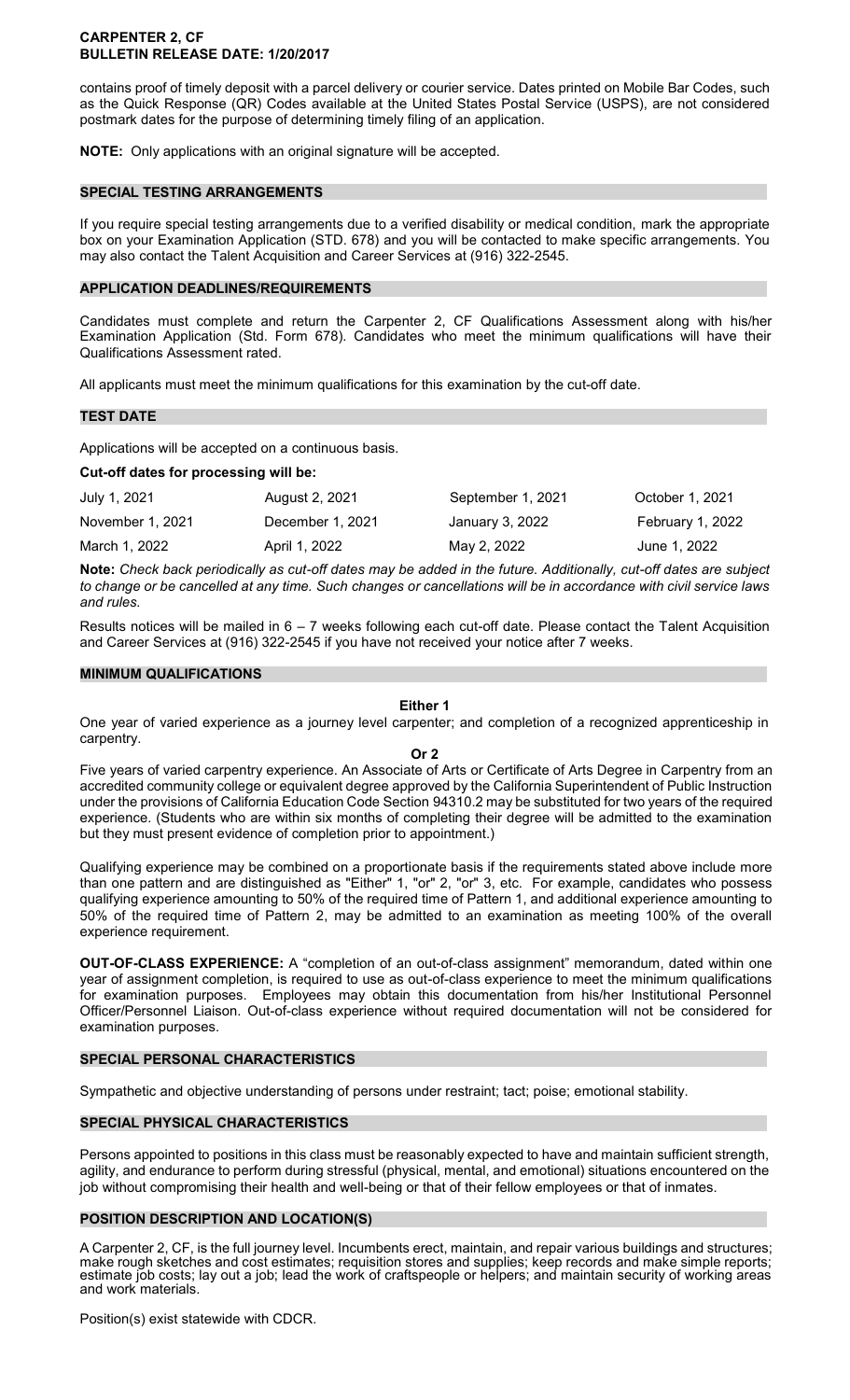# **EXAMINATION PLAN**

**EXAMINATION INTERVIEWS WILL NOT BE HELD.** This examination will consist of a Qualifications Assessment weighted 100%. To obtain a position on the eligible list, applicants must achieve a minimum rating of 70.00% on the Qualifications Assessment.

The Qualifications Assessment is designed to elicit a range of specific information regarding each candidate's knowledge, skill, abilities, and potential to effectively perform the duties relative to the classification. Candidates who meet the minimum qualifications will have their Qualifications Assessment rated and successful candidates will be placed on an eligible list. **SUBMISSION OF THE QUALIFICATIONS ASSESSMENT IS MANDATORY.**  Candidates who do not submit a completed Qualifications Assessment will be eliminated from this examination.

#### **Qualifications Assessment -- Weighted 100.00%**

**Scope:** Emphasis in the examination will be on measuring competitively, relative to job demands, each candidate's:

#### **Knowledge of:**

- 1. Principles, methods, materials, tools, and equipment used in carpentry.<br>2. Safety Orders of the Division of Industrial Safety applicable to carpentry
- Safety Orders of the Division of Industrial Safety applicable to carpentry.
- 3. Building codes.

#### **Skill to:**

1. Both rough and finish carpentry and the use of hand and power carpentry tools.

# Ability to:<br>1. Re

- 1. Read and write English at a level required for successful job performance.
- 2. Read blueprints and work from and interpret plans and specifications.
- 3. Recognize lumber grades and types.
- 4. Keep records and make simple reports.
- 5. Prepare rough sketches of carpentry work.<br>6. Make estimates of material and labor.
- Make estimates of material and labor.
- 7. Instruct, direct, and coordinate the work of a small crew.
- 8. Follow oral and written instructions.

The Job Analysis identifies job duties and job requirements for the classification and may be referenced in preparing for the examination. The Job Analysis for the Carpenter 2, CF is available on the CDCR website at: [CDCR Job Analysis.](https://www.cdcr.ca.gov/Career_Opportunities/HR/OPS/Exams/Analysis/index.html)

# **ELIGIBLE LIST INFORMATION**

The resulting eligible list will be established to fill vacancies for CDCR.

Names of successful candidates are merged onto the list(s) in order of final scores, regardless of date. Eligibility expires 12 months after establishment unless the needs of the service and conditions of the list(s) warrant a change in this period.

#### **VETERANS' PREFERENCE/CAREER CREDITS**

Veterans' Preference will be granted in this examination. Veterans who have achieved permanent civil service status are not eligible to receive Veterans' Preference. Career credits will not be granted in this examination.

# **DRUG-FREE STATEMENT**

It is an objective of the State of California to achieve a drug-free State work place. Any applicant for State employment will be expected to behave in accordance with this objective, because the use of illegal drugs is inconsistent with the law of the State, the rules governing civil service, and the special trust placed in public servants.

#### **GENERAL INFORMATION**

**Applications are available** at CDCR, California Department of Human Resources (CalHR), local offices of the Employment Development Department, and through your [CalCareer Account.](https://www.jobs.ca.gov/)

**Veterans' Preference:** California law allows the granting of Veterans' Preference in any **Open** examination. In accordance with Government Code Sections 18973.1 and 18973.5, Veterans' Preference will be awarded as follows: 1) any veteran, widow or widower of a veteran, or spouse of a 100% disabled veteran, who achieves a passing score in an open examination, shall be ranked in the top rank of the resulting eligibility list. Any veteran who has been dishonorably discharged or released is not eligible for Veterans' Preference; 2) Veterans' Preference is not granted once a person achieves permanent civil service status.

Directions to apply for Veterans' Preference are available at the CalHR's website by clicking on the following link: [CalCareer Veterans.](https://jobs.ca.gov/CalHRPublic/Landing/Veterans.aspx) Additional information can also be found at the California Department of Veterans Affairs at [CalVet Veterans.](http://www.calvet.ca.gov/veteran-services-benefits/employment)

**The Department of Corrections and Rehabilitation** reserves the right to revise the examination plan to better meet the needs of the service, if the circumstances under which this examination was planned change. Such revision will be in accordance with civil service laws and rules and all applicants will be notified.

**Examination Locations:** If this examination requires a written test and/or oral interview, they will be scheduled throughout the State at the correctional institutions, youth facilities, and/or parole regions. However, locations of the written test and/or oral interview may be limited or extended as conditions change.